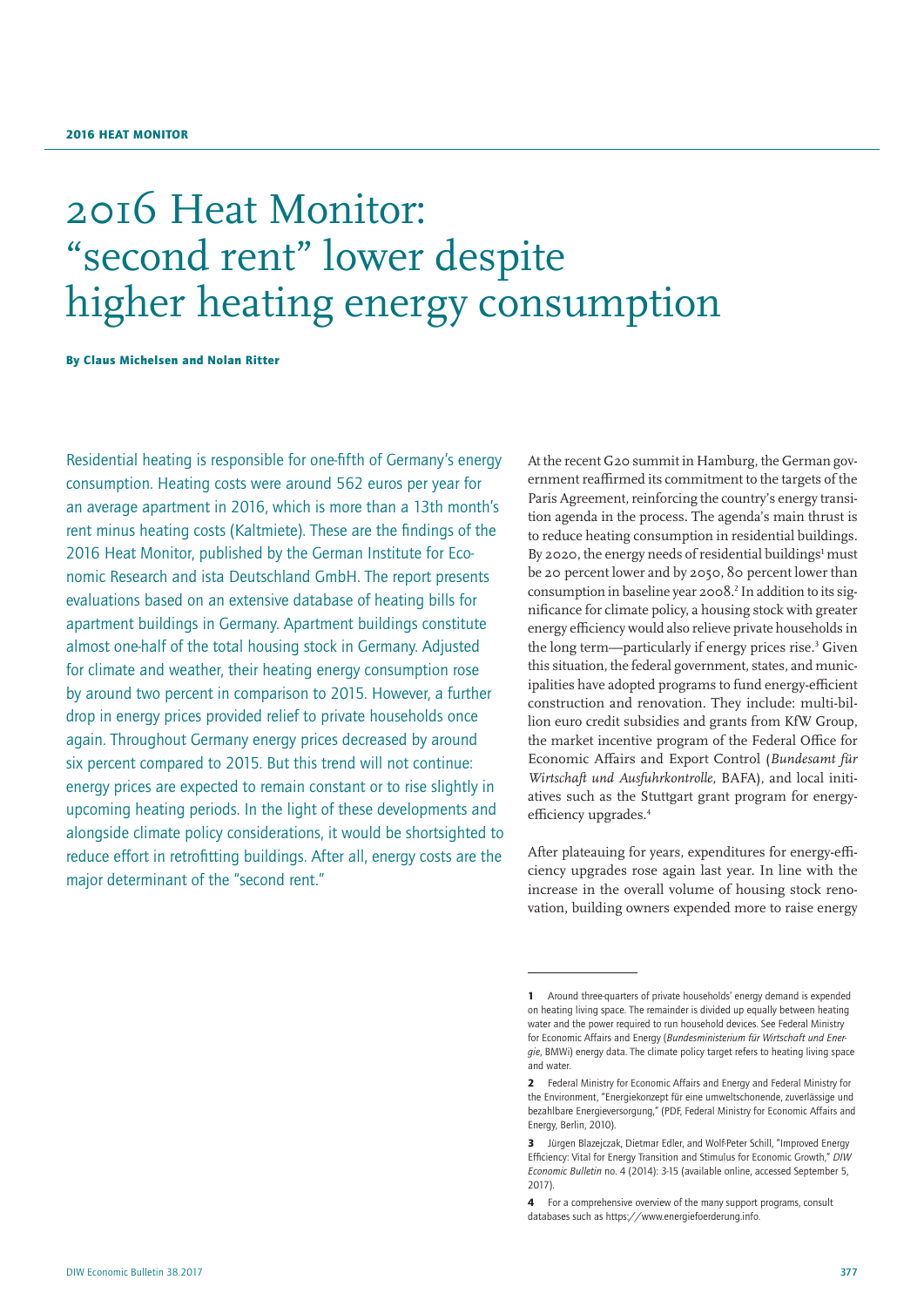#### Figure 1

Volume of refurbishments of existing residential buildings Billion Euros in current prices



*Source: Construction volume calculation of DIW Berlin.*

© DIW Berlin 2017

Expenditures for thermal upgrades increased

#### Figure 2

### Annual heating energy requirements in apartment buildings

In kilowatt-hours per square meter living space; adjusted for climate and weather



*Source: ista Germany GmbH; authors' own calculations.*

© DIW Berlin 2017

Energy demand rose again

efficiency, expanding rooftop photovoltaic systems and modernizing heating systems by around 4.5 percent in comparison to 2015 (see Figure  $I$ ).<sup>5</sup> Measured against the required increase in expenditure for energy-efficiency upgrades,<sup>6</sup> this can only be viewed as a first step in the right direction—the investment level is still simply too low to achieve the target. Despite extremely favorable general conditions, current efforts—in particular, the low interest rate and numerous funding programs—are unlikely to be enough by 2020.

### Recent rise in heating energy consumption

The evaluations in the *2016 Heat Monitor* (see Box 1 for the database and calculation methodology) show that the energy demand of apartment buildings—again, virtually half of the total housing stock in Germany—is not dropping quickly enough to achieve the 20-percent target. Since 2008, heating energy consumption throughout Germany has fallen by around ten percent. In eastern Germany it fell by 8.75 percent and in western Germany by 10.5 percent (see Table 1 and Figure 2). In the most recent heating period, energy demand rose again by around two percent nationwide, adjusted for climate and weather conditions. In order to still reach the 20-percent target, the country would require an annual reduction in heating energy consumption of 2.0 percent.

The state of Bremen recorded a slight decrease in heating energy consumption, and there were only slight increases in Bavaria, North Rhine-Westphalia, Saarland, and Thuringia. In all other federal states, consumption rose by more than two percent in comparison to the 2015 heating period. Overall during the 2016 heating period, heating energy consumption fell in only 16 of the 96 planning regions in Germany in comparison to the previous billing period.

The east-west and north-south gaps in energy demand have proven to be persistent. Households in eastern Germany are still reaping the benefits from the wave of renovations in the 1990s, during which most of the housing stock received modern energy systems and a ther-

mal upgrade. As a result, energy demand is around five percent lower in eastern Germany than in the western

<sup>5</sup> Measures involving products such as insulation (roof, facade, etc.), replacing windows and outer doors, heating system renewal and solar thermal en-ergy/photovoltaics are all considered energy-efficiency upgrades. See Martin Gornig et al., "Strukturdaten zur Produktion und Beschäftigung im Baugewerbe—Berechnungen für das Jahr 2015," (PDF, [available online](https://www.bmub.bund.de/fileadmin/Daten_BMU/Download_PDF/Bauwirtschaft/strukturdaten_bau_studie_bf.pdf), accessed September 5, 2017).

<sup>6</sup> Martin Gornig, Hendrik Hagedorn, and Claus Michelsen, "Bauwirtschaft: Zusätzliche Infrastrukturinvestitionen bringen zunächst keinen neuen Schwung," *DIW Wochenbericht* no. 47 (2013): 3-14. (PDf, [available online](https://www.diw.de/documents/publikationen/73/diw_01.c.431923.de/13-47-1.pdf), accessed September 5, 2017)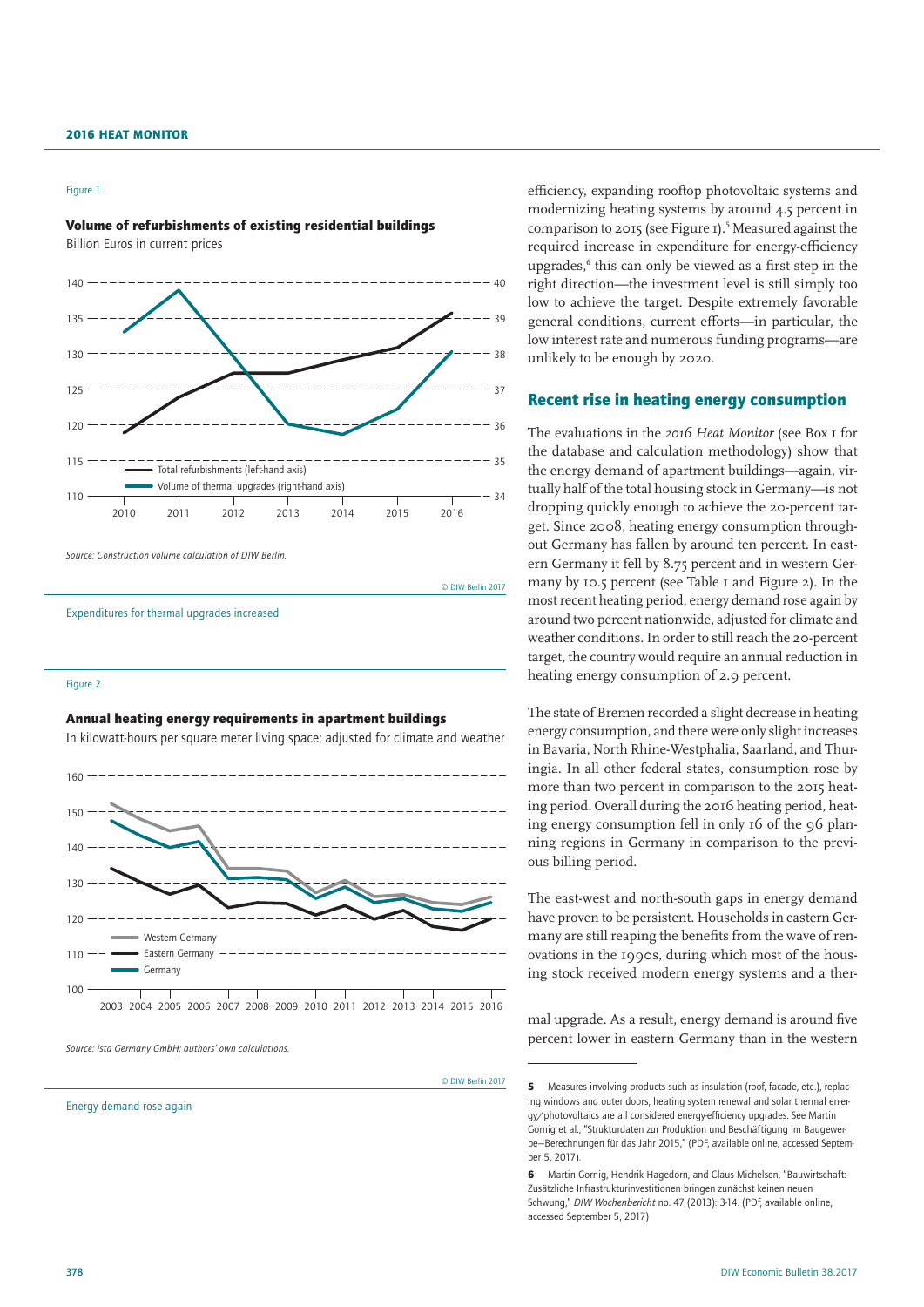part of the country. The gap between the north and the south is also noteworthy. In many regions of Bavaria and Baden-Württemberg, households consume significantly less heating energy than those in the northwestern regions, specifically Schleswig-Holstein, Lower Saxony, and North Rhine-Westphalia (see Map). The more vivid construction activity in the southern states in recent years—leading to a more modern housing stock—is one explanation for the observed gap.

### Sharply falling energy prices

In the 2016 heating period, the Germany-wide energy price per kilowatt hour (kWh) fell sharply on average: by roughly eight percent in comparison to the previous year. That was the third year in a row in which prices of heating energy decreased perceptibly. The price per kilowatt hour of heating energy was one-fifth less expensive than in 2013 (see Figure 3). In eastern Germany, one kWh cost around 4.5 percent less than in western Germany. Hamburg residents paid the most for heating energy: 0.781 euros per kWh. Households in the Allgäu region of Bavaria enjoyed the lowest heating energy prices. At 0.485 euros per kWh, they paid around one-third less than Hamburg residents.

Lower energy prices could be one reason for the increase in energy consumption during the 2016 heating period. Landlords charge their tenants a monthly flat rate for heating (rent plus heating) and bill for actual consumption in retrospect, long after the heating period is over. This means that households receive their price signal with a delay. In line with economic theory,<sup>7</sup> this could explain why lower energy prices did not lead to higher energy consumption until 2016.

But the days of falling prices for heating energy may soon be history. Most notably, the price of oil has risen again since the beginning of 2016. And the commodities market anticipates another moderate increase in the price of oil in the near future.8

### "Second rent" has dropped markedly

Despite the increase in energy demand in the 2016 billing period, the burden of household heating costs has

### Figure 3

#### Energy prices

Weighted median of gas and oil prices per kWh; eurocent, change in percent



*Sources: ista Germany GmbH; authors' own calculations.*

© DIW Berlin 2017



#### Figure 4

### Monthly heating costs

In euro per square meter living space, change in percent



*Sources: ista Germany GmbH; authors' own calculations.*

© DIW Berlin 2017

The heating costs declined markedly as well in the past three years.

<sup>7</sup> For example, Haas and Schipper report a tendency toward low demand elasticity in light of falling energy prices. See Reinhard Haas and Lee Schipper, "Residential energy demand in OECD-countries and the role of irreversible efficiency improvements," *Energy Economics* 20.4 (1998): 421–442.

<sup>8</sup> Most observers do not believe that oil prices will rise above 100 dollars per barrel. This is due to the development of new sources—primarily in the US—that are more affordable to exploit. See Aleksandar Zaklan and Claudia Kemfert, "Rohölmarkt: US-amerikanisches Schieferöl schwächt Marktmacht der OPEC," *DIW Wochenbericht* no. 19 (2016): 429-433. (PDF, [available online,](http://www.diw.de/documents/publikationen/73/diw_01.c.533486.de/16-19-3.pdf) accessed September 5, 2017).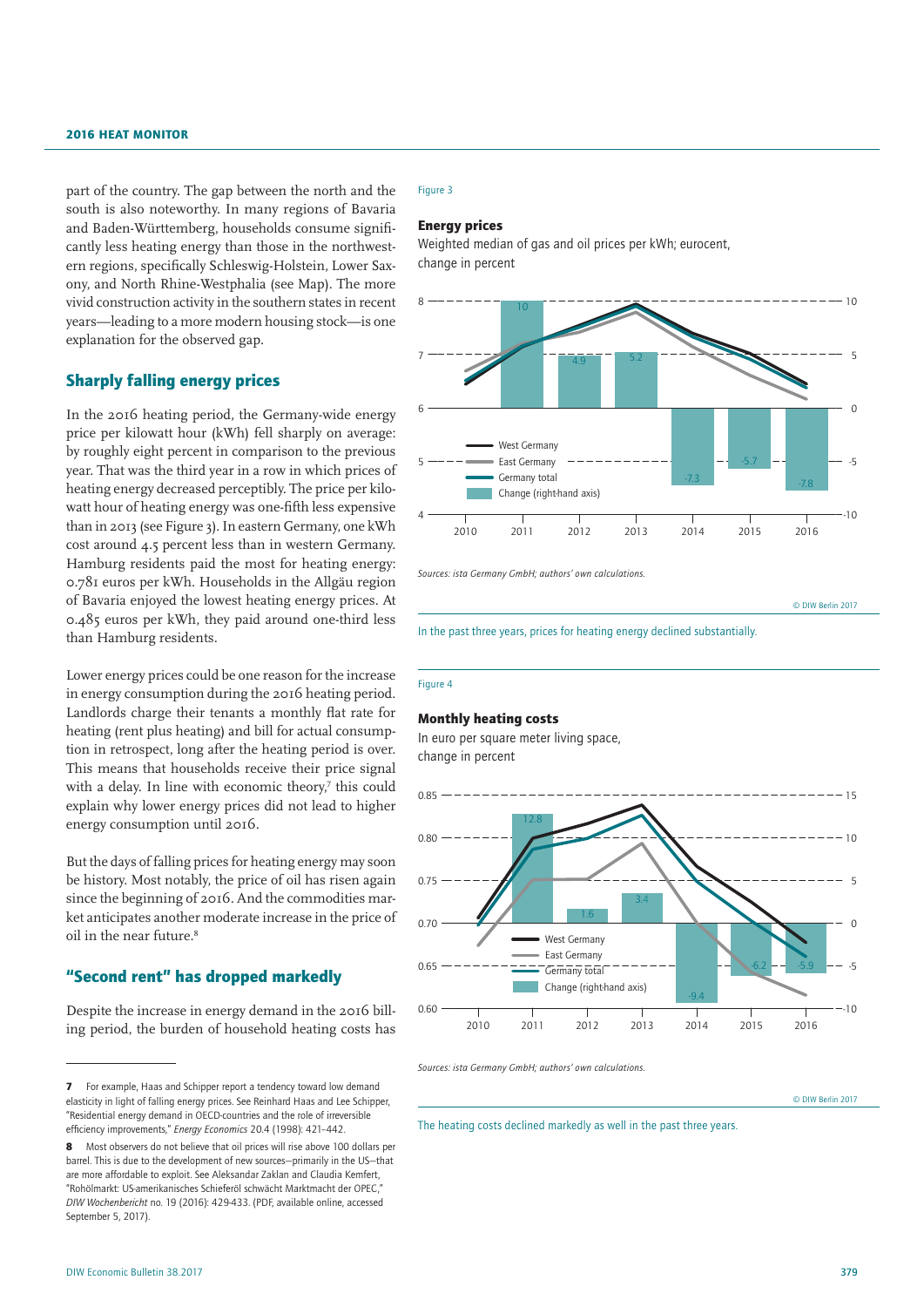## Box

### Heat Monitordatabase and calculation methodology

In partnership with energy service provider ista Deutschland GmbH, DIW Berlin developed *Heat Monitor Germany*, which reports on trends in heating energy consumption and heating costs in apartment buildings by region, on an annual basis. The calculations are based on ista Deutschland GmbH heating bills and information from both the German Weather Service (*Deutscher Wetterdienst*) and the German Federal Statistical Office. The heating bills contain information on energy consumption, billing periods, the energy carrier, energy costs, and the building's location and size.

The billing data only capture apartment buildings. And within this group of buildings, the data are not based on a random sample. Instead, buildings with decentralized heating (e.g., gas heating or tiled stoves) are not included. In apartment buildings decentralized heating plays a subordinate role. According to the microcensus supplementary survey on the living situation in Germany conducted in 2014,1 at least 88 percent of all apartments in this market segment use central or district heating. Larger buildings are overrepresented in the sample. We compensated by weighting the average energy consumption according to the building class's relevant importance in the statistical population. To accomplish this, we used data from the microcensus supplementary survey on the living situation in Germany that indicates the proportions of buildings in defined size classes by planning region.

We calculated energy demand based on real energy consumption adjusted for climate and weather. To ensure comparability along the dimensions of space and time, we used information from the German Weather Service. The available weighting factor normalized consumption to the climate conditions in Potsdam, the reference location. Our procedure followed an established method of the Association of German Engineers (*Verein Deutscher Ingenieure*, VDI): VDI Guideline 3807, "Characteristic consumption values for buildings").

Average regional values were calculated in several steps: First, key building-specific values were determined based on the amounts of energy used for heating. This consumption value was multiplied by the heating value for the relevant energy carrier, corresponding to the absolute heating energy consumption specific to a building for one billing period in kilowatt hours (kWh). The values had to be allocated to a specific heating period since the cut-off date for consumption measurement is typically not December 31 of the relevant year. Each heating period contained bills whose billing period began in August of the previous heating period at the earliest and ended in May of the following heating period at the latest. We adjusted the heating energy amount determined in this manner for the climate conditions during the heating period in question and divided it by the amount of living space in the building.

Key values for regional energy were projected as the weighted arithmetic mean for the overall housing and building stock of a planning region. The portions of apartments in the total number of regional living units were used as weights and could be allocated to size classes 3 to 6, 7 to 12, 13 to 20 and over 20.

Heating bills are created after a time delay. The earlier the heating period, the more information available about it. The values of the current heating period were calculated based on a smaller sample than the values for earlier years. Therefore, updates may lead to corrections – usually minor – in retrospect.

We calculated heating costs using energy costs per kWh heating energy consumption (excluding hot water). Only the amounts billed for natural gas and heating oil were included. District heating, electric heating systems, and biomass heating were not considered. Instead, we split them proportionately between natural gas and heating oil. The proportions of these types of heating are very low in most regions of Germany. District heating only plays a more major role in eastern Germany. The average regional price per kWh was calculated as a weighted average value. The regional relationship between apartments heated with natural gas and those heated with oil as documented in the microcensus supplementary survey were used for weighting

<sup>1</sup> German Federal Statistical Office, "Bauen und Wohnen," *Mikrozensus – Zusatzerhebung 2014* series 5, booklet 1 (PDF, German Federal Statistical Office, Wiesbaden, 2016). [\(available online](https://www.destatis.de/DE/Publikationen/Thematisch/EinkommenKonsumLebensbedingungen/Wohnen/WohnsituationHaushalte2055001149004.pdf?__blob=publicationFile), accessed September 5, 2017).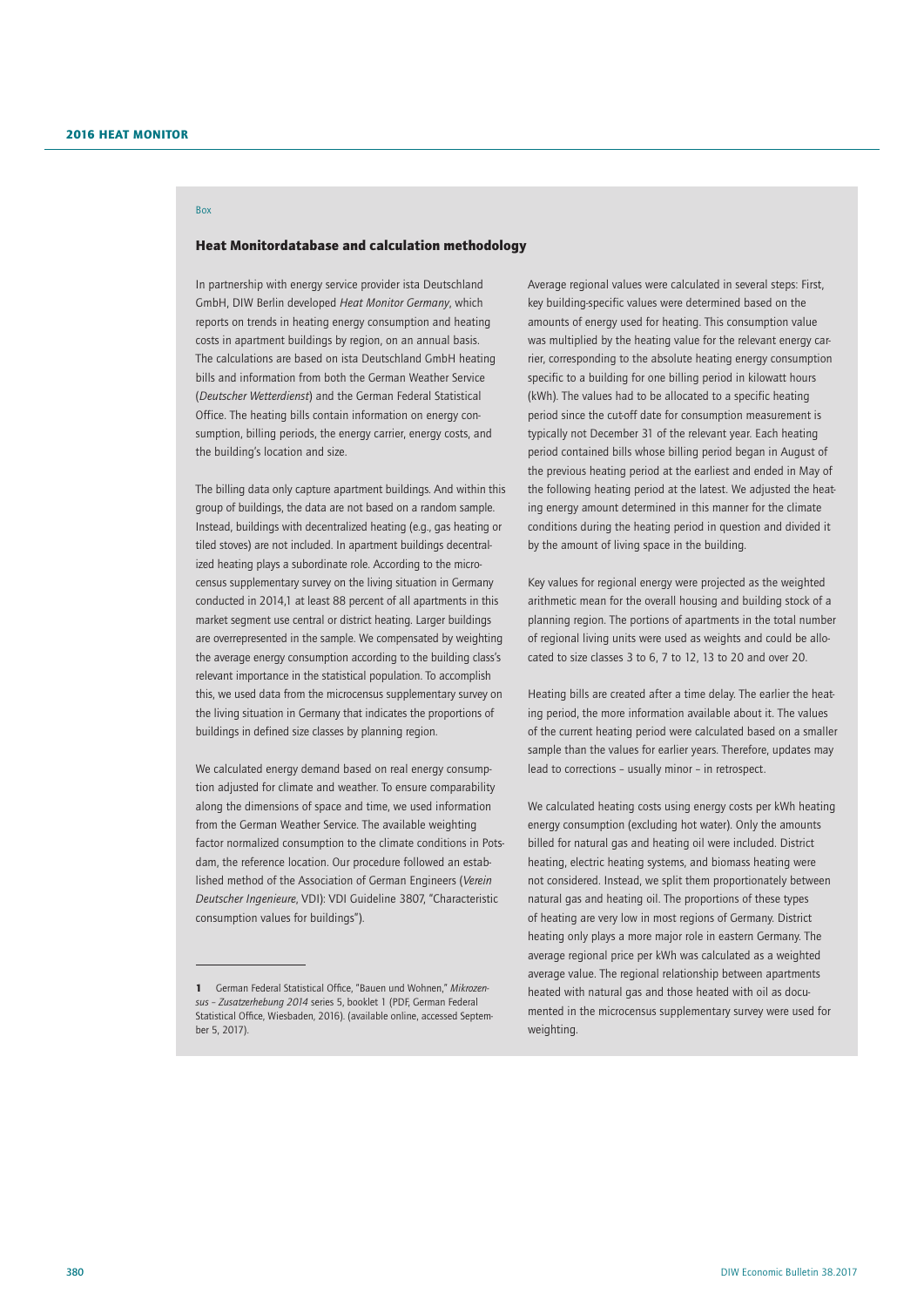### Map

### Heating energy demand in apartment buildings 2016

In kilowatt hours per square meter living space



*Note: Adjusted for climate and weather. Sources: ista Germany GmbH; authors' own calculations.*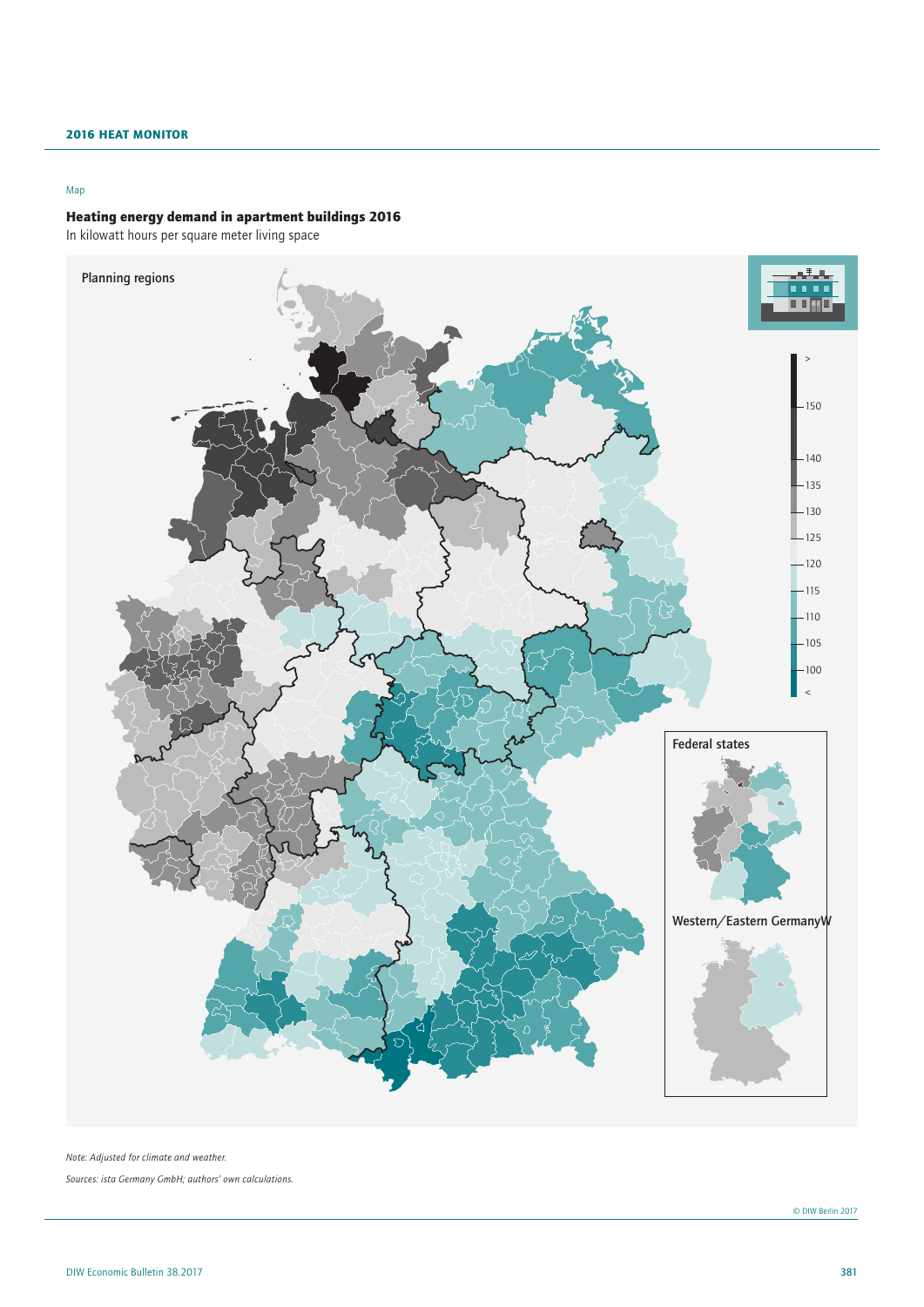### Table

### Results of the 2016 Heat Monitor

| Name of planning region                           | Number<br>of ROR<br>2009 | Annual heating energy consumption<br>(kWh per squaremeter living space) |                |                |                                                               |            |            | Annual heating ernergy costs (euro per |            |            |  |
|---------------------------------------------------|--------------------------|-------------------------------------------------------------------------|----------------|----------------|---------------------------------------------------------------|------------|------------|----------------------------------------|------------|------------|--|
|                                                   |                          |                                                                         |                |                | Heating energy prices (euro-cent per<br>kilowatt hour) Median |            |            | squaremeter living space) Average      |            |            |  |
|                                                   |                          | 2014                                                                    | Average        |                | 2014                                                          |            | 2016*      | 2014                                   | 2015       | 2016*      |  |
|                                                   |                          |                                                                         | 2015           | 2016*          |                                                               | 2015       |            |                                        |            |            |  |
| Schleswig-Holstein Mitte                          | 101<br>102               | 128.3<br>128.4                                                          | 128.5<br>129.9 | 134.9          | 7.6                                                           | 7.1        | 6.6        | 9.7                                    | 9.1<br>9.8 | 9.0<br>8.1 |  |
| Schleswig-Holstein Nord<br>Schleswig-Holstein Ost | 103                      | 131.9                                                                   | 126.2          | 126.3<br>135.9 | 8.4<br>7.6                                                    | 7.6<br>6.9 | 6.4<br>6.2 | 10.8<br>10.0                           | 8.8        | 8.5        |  |
| Schleswig-Holstein Süd                            | 104                      | 129.1                                                                   | 127.0          | 129.5          | 7.8                                                           | 7.2        | 6.5        | 10.0                                   | 9.2        | 8.4        |  |
| Schleswig-Holstein Süd-West                       | 105                      | 152.1                                                                   | 154.0          | 158.9          | 9.2                                                           | 8.3        | 7.7        | 14.0                                   | 12.8       | 12.2       |  |
| Hamburg                                           | 201                      | 135.9                                                                   | 140.0          | 146.1          | 7.9                                                           | 8.1        | 7.8        | 10.8                                   | 11.4       | 11.4       |  |
| Braunschweig                                      | 301                      | 119.5                                                                   | 122.4          | 122.1          | 6.7                                                           | 6.4        | 5.9        | 8.0                                    | 7.9        | 7.2        |  |
| Bremen-Umland                                     | 302                      | 133.4                                                                   | 130.6          | 134.3          | 7.3                                                           | 6.7        | 6.5        | 9.7                                    | 8.8        | 8.8        |  |
| Bremerhaven                                       | 303                      | 144.4                                                                   | 140.8          | 145.8          | 7.8                                                           | 6.9        | 6.7        | 11.2                                   | 9.7        | 9.9        |  |
| Emsland                                           | 304                      | 130.5                                                                   | 128.2          | 136.8          | 6.8                                                           | 6.6        | 6.9        | 8.9                                    | 8.5        | 9.4        |  |
| Göttingen                                         | 305                      | 118.7                                                                   | 122.3          | 119.4          | 6.7                                                           | 6.9        | 6.0        | 7.9                                    | 8.5        | 7.2        |  |
| Hamburg-Umland-Süd                                | 306                      | 130.6                                                                   | 128.3          | 131.4          | 7.2                                                           | 6.7        | 6.2        | 9.5                                    | 8.6        | 8.1        |  |
| Hannover                                          | 307                      | 119.5                                                                   | 116.6          | 122.7          | 7.0                                                           | 6.6        | 6.4        | 8.4                                    | 7.7        | 7.8        |  |
| Hildesheim                                        | 308                      | 119.6                                                                   | 119.8          | 126.7          | 7.2                                                           | 6.7        | 6.6        | 8.6                                    | 8.1        | 8.3        |  |
| Lüneburg                                          | 309                      | 130.3                                                                   | 128.5          | 138.0          | 7.0                                                           | 6.7        | 6.5        | 9.1                                    | 8.7        | 9.0        |  |
| Oldenburg                                         | 310                      | 137.0                                                                   | 134.7          | 142.4          | 7.0                                                           | 6.6        | 6.8        | 9.7                                    | 8.9        | 9.8        |  |
| Osnabrück                                         | 311                      | 121.6                                                                   | 119.7          | 126.1          | 6.9                                                           | 6.4        | 6.3        | 8.4                                    | 7.6        | 7.9        |  |
| Ost-Friesland                                     | 312                      | 152.3                                                                   | 146.8          | 149.3          | 8.1                                                           | 7.6        | 7.2        | 12.4                                   | 11.2       | 10.7       |  |
| Südheide                                          | 313                      | 132.6                                                                   | 132.9          | 134.6          | 7.8                                                           | 7.3        | 6.5        | 10.3                                   | 9.7        | 8.8        |  |
| Bremen                                            | 401                      | 139.3                                                                   | 136.7          | 136.2          | 7.4                                                           | 7.1        | 6.3        | 10.4                                   | 9.7        | 8.6        |  |
|                                                   | 501                      | 129.4                                                                   | 127.4          | 129.4          | 8.1                                                           | 7.6        | 7.2        | 10.6                                   | 9.7        | 9.4        |  |
| Aachen                                            | 502                      | 115.9                                                                   | 119.5          | 124.8          | 6.8                                                           | 6.8        | 6.2        | 7.8                                    | 8.1        | 7.8        |  |
| Arnsberg<br>Bielefeld                             | 503                      | 130.4                                                                   | 134.0          | 132.4          | 7.9                                                           |            | 6.8        | 10.3                                   | 10.3       | 9.0        |  |
|                                                   | 504                      | 134.5                                                                   |                | 136.9          | 7.9                                                           | 7.7<br>7.7 | 7.1        | 10.7                                   | 10.2       | 9.8        |  |
| Bochum/Hagen                                      | 505                      | 136.6                                                                   | 133.3          | 135.6          | 8.0                                                           | 7.4        | 6.8        | 10.9                                   | 9.8        | 9.2        |  |
| Bonn<br>Dortmund                                  | 506                      | 134.1                                                                   | 133.1<br>132.5 | 135.4          | 7.6                                                           | 7.1        | 6.5        | 10.2                                   | 9.4        | 8.9        |  |
| Duisburg/Essen                                    | 507                      | 137.7                                                                   | 135.9          | 134.5          | 8.0                                                           | 7.6        | 7.1        | 11.0                                   | 10.4       | 9.6        |  |
| Düsseldorf                                        | 508                      | 140.5                                                                   | 137.8          | 137.8          | 7.7                                                           | 7.2        | 6.5        | 10.9                                   | 10.0       | 9.0        |  |
| Emscher-Lippe                                     | 509                      | 127.8                                                                   | 127.0          | 128.0          | 7.5                                                           | 7.1        | 6.5        | 9.6                                    | 9.0        | 8.3        |  |
| Köln                                              | 510                      | 135.8                                                                   | 133.5          | 134.2          | 7.7                                                           | 7.3        | 6.6        | 10.5                                   | 9.8        | 8.9        |  |
| Münster                                           | 511                      | 119.3                                                                   | 123.5          | 123.7          | 6.9                                                           | 6.7        | 5.9        | 8.2                                    | 8.3        | 7.3        |  |
| Paderborn                                         | 512                      | 113.1                                                                   | 124.4          | 119.8          | 7.4                                                           | 8.1        | 6.7        | 8.3                                    | 10.1       | 8.1        |  |
| Siegen                                            | 513                      | 123.1                                                                   | 122.7          | 125.2          | 7.1                                                           | 7.0        | 6.2        | 8.8                                    | 8.6        | 7.7        |  |
| Mittelhessen                                      | 601                      | 119.8                                                                   | 119.4          | 122.5          | 7.1                                                           | 6.8        | 6.4        | 8.5                                    | 8.2        | 7.9        |  |
| Nordhessen                                        | 602                      | 118.6                                                                   | 119.7          | 123.9          | 7.3                                                           | 6.9        | 6.4        | 8.6                                    | 8.3        | 8.0        |  |
| Osthessen                                         | 603                      | 102.2                                                                   | 101.4          | 107.3          | 6.2                                                           | 6.0        | 5.5        | 6.3                                    | 6.1        | 5.9        |  |
| Rhein-Main                                        | 604                      | 127.9                                                                   | 126.4          | 130.7          | 7.5                                                           | 7.0        | 6.5        | 9.6                                    | 8.8        | 8.5        |  |
| Starkenburg                                       | 605                      | 127.8                                                                   | 126.8          | 132.2          | 8.1                                                           | 7.5        | 7.0        | 10.4                                   | 9.6        | 9.2        |  |
| Mittelrhein-Westerwald                            | 701                      | 123.8                                                                   | 122.6          | 129.5          | 7.2                                                           | 6.9        | 6.6        | 9.0                                    | 8.5        | 8.6        |  |
| Rheinhessen-Nahe                                  | 702                      | 134.7                                                                   | 130.3          | 132.4          | 8.3                                                           | 7.6        | 7.1        | 11.2                                   | 9.9        | 9.5        |  |
| Rheinpfalz                                        | 703                      | 127.0                                                                   | 126.1          | 131.3          | 7.3                                                           | 7.2        | 6.8        | 9.3                                    | 9.1        | 9.0        |  |
| Trier                                             | 704                      | 125.8                                                                   | 124.9          | 129.3          | 7.9                                                           | 7.3        | 6.7        | 10.0                                   | 9.2        | 8.7        |  |
| Westpfalz                                         | 705                      | 124.2                                                                   | 124.1          | 129.3          | 7.8                                                           | 7.6        | 7.4        | 9.7                                    | 9.5        | 9.6        |  |
| Bodensee-Oberschwaben                             | 801                      | 109.3                                                                   | 108.1          | 110.9          | 6.5                                                           | 6.3        | 5.7        | 7.1                                    | 6.8        | 6.3        |  |
| Donau-Iller (BW)                                  | 802                      | 107.4                                                                   | 110.2          | 109.0          | 7.0                                                           | 6.6        | 6.0        | 7.5                                    | 7.2        | 6.5        |  |
| Franken                                           | 803                      | 113.9                                                                   | 113.4          | 115.8          | 7.4                                                           | 7.0        | 6.3        | 8.4                                    | 7.9        | 7.3        |  |
| Hochrhein-Bodensee                                | 804                      | 117.2                                                                   | 115.5          | 115.5          | 7.1                                                           | 6.5        | 5.8        | 8.3                                    | 7.6        | 6.7        |  |
| Mittlerer Oberrhein                               | 805                      | 119.4                                                                   | 118.3          | 120.3          | 7.4                                                           | 7.0        | 6.4        | 8.9                                    | 8.3        | 7.8        |  |
| Neckar-Alb                                        | 806                      | 112.0                                                                   | 111.2          | 115.6          | 6.9                                                           | 6.7        | 6.1        | 7.7                                    | 7.4        | 7.0        |  |
| Nordschwarzwald                                   | 807                      | 108.5                                                                   | 109.1          | 113.3          | 7.0                                                           | 6.5        | 6.0        | 7.6                                    | 7.1        | 6.8        |  |
| Ostwürttemberg                                    | 808                      | 119.0                                                                   | 119.6          | 124.6          | 7.3                                                           | 6.9        | 6.3        | 8.7                                    | 8.3        | 7.9        |  |
| Schwarzwald-Baar-Heuberg                          | 809                      | 102.9                                                                   | 104.1          | 104.8          | 6.2                                                           | 6.1        | 5.7        | 6.3                                    | 6.3        | 6.0        |  |
| Stuttgart                                         | 810                      | 119.1                                                                   | 118.6          | 121.5          | 7.1                                                           | 6.8        | 6.3        | 8.4                                    | 8.0        | 7.7        |  |
| Südlicher Oberrhein                               | 811                      | 103.5                                                                   | 103.6          | 105.4          | 6.4                                                           | 6.1        | 5.6        | 6.6                                    | 6.4        | 5.9        |  |
| Unterer Neckar                                    | 812                      | 121.4                                                                   | 121.4          | 125.1          | 8.3                                                           | 8.1        | 7.4        | 10.1                                   | 9.8        | 9.3        |  |
| Allgäu                                            | 901                      | 97.9                                                                    | 97.8           | 98.7           | 6.3                                                           | 5.5        | 4.8        | 6.2                                    | 5.4        | 4.7        |  |
| Augsburg                                          | 902                      | 116.2                                                                   | 115.4          | 115.6          | 6.7                                                           | 6.3        | 5.5        | 7.8                                    | 7.3        | 6.4        |  |
| Bayerischer Untermain                             | 903                      | 113.2                                                                   | 116.9          | 122.2          | 6.6                                                           | 6.5        | 6.1        | 7.5                                    | 7.6        | 7.5        |  |
| Donau-Iller (BY)                                  | 904                      | 111.1                                                                   | 110.9          | 112.2          | 6.9                                                           | 6.4        | 5.6        | 7.7                                    | 7.1        | 6.3        |  |
| Donau-Wald                                        | 905                      | 105.0                                                                   | 106.3          | 107.2          | 6.5                                                           | 6.1        | 5.4        | 6.9                                    | 6.5        | 5.8        |  |
| Industrieregion Mittelfranken                     | 906                      | 118.6                                                                   | 118.0          | 119.3          | 7.1                                                           | 6.7        | 6.0        | 8.4                                    | 7.9        | 7.2        |  |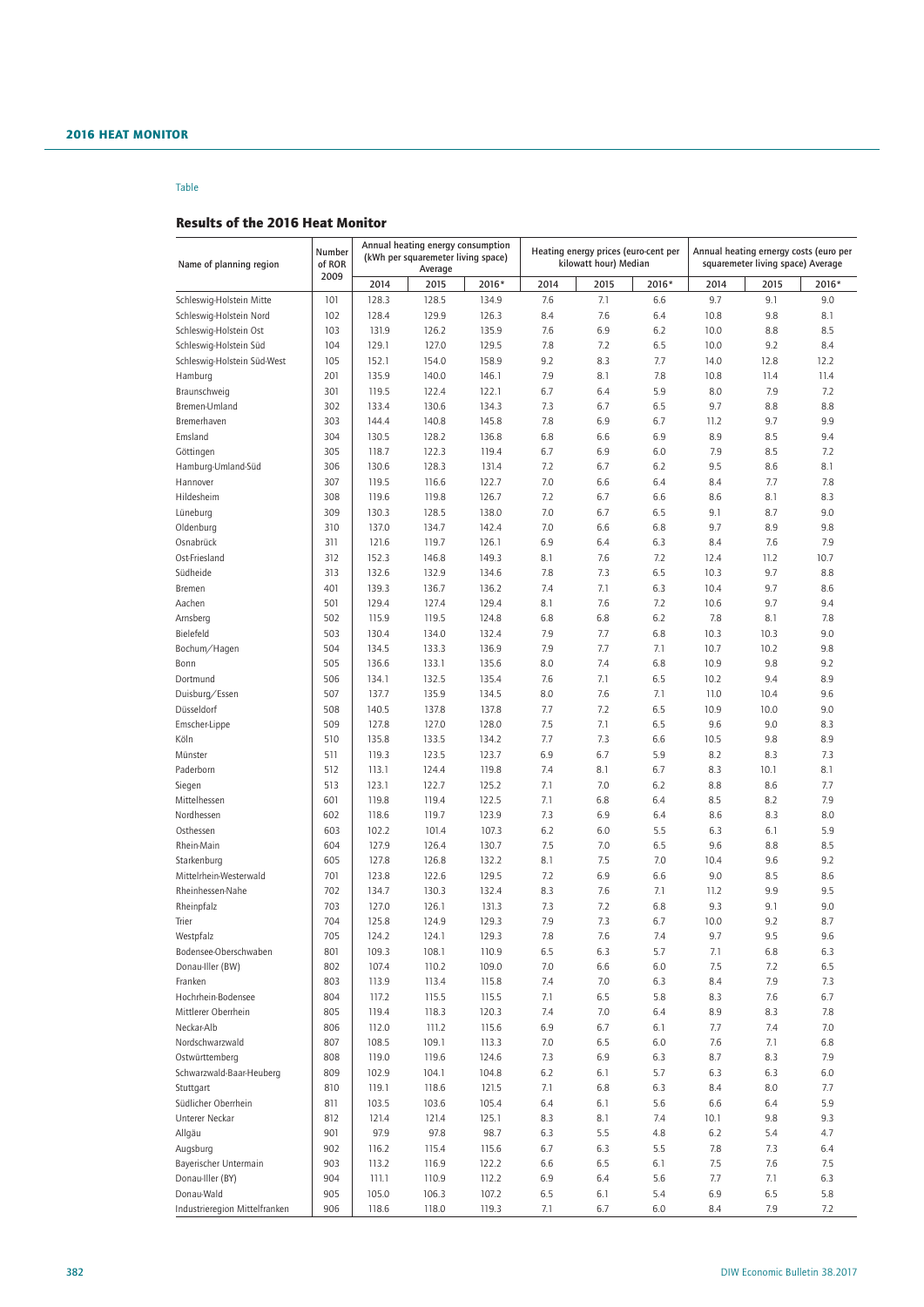### Results of the 2016 Heat Monitor

| Name of planning region        | Number<br>of ROR<br>2009 | Annual heating energy consumption<br>(kWh per squaremeter living space)<br>Average |       |       |      | Heating energy prices (euro-cent per<br>kilowatt hour) Median |       | Annual heating ernergy costs (euro per<br>squaremeter living space) Average |      |       |
|--------------------------------|--------------------------|------------------------------------------------------------------------------------|-------|-------|------|---------------------------------------------------------------|-------|-----------------------------------------------------------------------------|------|-------|
|                                |                          | 2014                                                                               | 2015  | 2016* | 2014 | 2015                                                          | 2016* | 2014                                                                        | 2015 | 2016* |
| Ingolstadt                     | 907                      | 109.9                                                                              | 107.8 | 104.5 | 6.6  | 6.3                                                           | 5.3   | 7.3                                                                         | 6.8  | 5.6   |
| Landshut                       | 908                      | 100.5                                                                              | 102.1 | 100.4 | 6.1  | 5.8                                                           | 5.0   | 6.1                                                                         | 5.9  | 5.0   |
| Main-Rhön                      | 909                      | 111.2                                                                              | 110.0 | 115.6 | 6.7  | 6.4                                                           | 6.2   | 7.5                                                                         | 7.1  | 7.1   |
| München                        | 910                      | 104.6                                                                              | 103.8 | 102.7 | 6.2  | 5.7                                                           | 4.9   | 6.4                                                                         | 5.9  | 5.1   |
| Oberfranken-Ost                | 911                      | 110.4                                                                              | 111.4 | 111.9 | 6.9  | 6.6                                                           | 5.7   | 7.6                                                                         | 7.3  | 6.4   |
| Oberfranken-West               | 912                      | 106.5                                                                              | 107.2 | 111.2 | 6.6  | 6.2                                                           | 5.8   | 7.1                                                                         | 6.7  | 6.4   |
| Oberland                       | 913                      | 103.0                                                                              | 102.8 | 100.3 | 6.7  | 6.0                                                           | 4.9   | 6.9                                                                         | 6.2  | 4.9   |
| Oberpfalz-Nord                 | 914                      | 109.0                                                                              | 108.7 | 114.9 | 6.7  | 6.0                                                           | 5.8   | 7.3                                                                         | 6.5  | 6.7   |
| Regensburg                     | 915                      | 109.1                                                                              | 109.7 | 111.0 | 6.5  | 6.1                                                           | 5.3   | 7.1                                                                         | 6.7  | 5.9   |
| Südostoberbayern               | 916                      | 104.4                                                                              | 105.7 | 105.6 | 6.8  | 6.3                                                           | 5.3   | 7.1                                                                         | 6.7  | 5.6   |
| Westmittelfranken              | 917                      | 114.2                                                                              | 115.6 | 117.0 | 7.1  | 6.5                                                           | 5.9   | 8.1                                                                         | 7.5  | 6.9   |
| Würzburg                       | 918                      | 111.4                                                                              | 110.2 | 111.3 | 6.7  | 6.3                                                           | 6.0   | 7.5                                                                         | 6.9  | 6.7   |
| Saar                           | 1001                     | 129.8                                                                              | 130.2 | 132.0 | 8.7  | 8.3                                                           | 7.5   | 11.3                                                                        | 10.8 | 10.0  |
| Berlin                         | 1101                     | 134.3                                                                              | 130.5 | 134.4 | 8.2  | 7.1                                                           | 6.2   | 11.0                                                                        | 9.3  | 8.3   |
| Havelland-Fläming              | 1201                     | 117.6                                                                              | 115.8 | 122.3 | 7.3  | 6.9                                                           | 6.4   | 8.6                                                                         | 8.0  | 7.8   |
| Lausitz-Spreewald              | 1202                     | 110.1                                                                              | 109.6 | 111.9 | 6.5  | 6.2                                                           | 6.5   | 7.2                                                                         | 6.8  | 7.2   |
| Oderland-Spree                 | 1203                     | 117.8                                                                              | 116.3 | 116.2 | 7.2  | 7.2                                                           | 7.4   | 8.5                                                                         | 8.4  | 8.6   |
| Prignitz-Oberhavel             | 1204                     | 121.9                                                                              | 120.7 | 123.1 | 7.7  | 7.1                                                           | 6.5   | 9.4                                                                         | 8.6  | 8.0   |
| Uckermark-Barnim               | 1205                     | 121.2                                                                              | 115.7 | 117.3 | 6.8  | 6.9                                                           | 6.8   | 8.3                                                                         | 8.0  | 8.0   |
| Mecklenburgische Seenplatte    | 1301                     | 112.4                                                                              | 112.1 | 120.8 | 6.8  | 6.3                                                           | 6.2   | 7.7                                                                         | 7.1  | 7.5   |
| Mittleres Mecklenburg/Rostock  | 1302                     | 101.9                                                                              | 105.7 | 109.1 | 5.0  | 5.0                                                           | 5.0   | 5.1                                                                         | 5.3  | 5.5   |
| Vorpommern                     | 1303                     | 105.2                                                                              | 105.6 | 106.3 | 6.4  | 6.1                                                           | 5.7   | 6.7                                                                         | 6.5  | 6.1   |
| Westmecklenburg                | 1304                     | 107.6                                                                              | 109.6 | 112.8 | 6.8  | 6.5                                                           | 6.5   | 7.3                                                                         | 7.1  | 7.4   |
| Oberes Elbtal/Osterzgebirge    | 1401                     | 103.7                                                                              | 103.9 | 106.9 | 6.3  | 6.1                                                           | 5.8   | 6.5                                                                         | 6.3  | 6.2   |
| Oberlausitz-Niederschlesien    | 1402                     | 110.5                                                                              | 111.7 | 117.8 | 6.4  | 6.1                                                           | 6.0   | 7.1                                                                         | 6.9  | 7.1   |
| Südsachsen                     | 1403                     | 107.5                                                                              | 107.7 | 110.4 | 6.3  | 6.0                                                           | 5.8   | 6.8                                                                         | 6.5  | 6.4   |
| Westsachsen                    | 1404                     | 105.9                                                                              | 106.5 | 109.6 | 6.7  | 6.3                                                           | 6.0   | 7.1                                                                         | 6.7  | 6.5   |
| Altmark                        | 1501                     | 123.9                                                                              | 120.4 | 127.7 | 6.6  | 6.4                                                           | 6.7   | 8.2                                                                         | 7.7  | 8.5   |
| Anhalt-Bitterfeld-Wittenberg   | 1502                     | 116.5                                                                              | 117.7 | 124.7 | 6.9  | 6.8                                                           | 6.3   | 8.0                                                                         | 8.0  | 7.9   |
| Halle/S.                       | 1503                     | 114.2                                                                              | 116.1 | 116.8 | 7.4  | 7.2                                                           | 6.5   | 8.4                                                                         | 8.3  | 7.7   |
| Magdeburg                      | 1504                     | 117.7                                                                              | 117.9 | 121.2 | 7.3  | 7.0                                                           | 6.7   | 8.6                                                                         | 8.3  | 8.2   |
| Mittelthüringen                | 1601                     | 106.8                                                                              | 105.6 | 108.4 | 6.2  | 5.8                                                           | 5.7   | 6.6                                                                         | 6.2  | 6.1   |
| Nordthüringen                  | 1602                     | 113.1                                                                              | 112.5 | 113.7 | 6.1  | 6.0                                                           | 6.0   | 6.9                                                                         | 6.7  | 6.8   |
| Ostthüringen                   | 1603                     | 110.0                                                                              | 110.1 | 110.4 | 6.4  | 6.1                                                           | 5.8   | 7.0                                                                         | 6.7  | 6.4   |
| Südthüringen                   | 1604                     | 101.5                                                                              | 102.9 | 103.8 | 5.8  | 5.7                                                           | 5.5   | 5.9                                                                         | 5.9  | 5.7   |
| <b>Federal State</b>           |                          |                                                                                    |       |       |      |                                                               |       |                                                                             |      |       |
| Schleswig-Holstein             | 1                        | 130.7                                                                              | 129.3 | 133.7 | 7.8  | 7.2                                                           | 6.5   | 10.3                                                                        | 9.3  | 8.8   |
| Hamburg                        | 2                        | 136.0                                                                              | 140.0 | 146.1 | 7.9  | 8.1                                                           | 7.8   | 10.8                                                                        | 11.4 | 11.4  |
| Lower Saxony                   | 3                        | 125.2                                                                              | 124.3 | 128.1 | 7.0  | 6.7                                                           | 6.3   | 8.8                                                                         | 8.3  | 8.1   |
| Bremen                         | 4                        | 139.4                                                                              | 136.7 | 136.3 | 7.4  | 7.1                                                           | 6.3   | 10.4                                                                        | 9.7  | 8.6   |
| Northrhein-Westfalia           | 5                        | 133.9                                                                              | 132.9 | 133.7 | 7.7  | 7.3                                                           | 6.7   | 10.4                                                                        | 9.8  | 9.0   |
| Hesse                          | 6                        | 125.1                                                                              | 124.2 | 128.5 | 7.5  | 7.0                                                           | 6.5   | 9.3                                                                         | 8.7  | 8.4   |
| Rheinland-Palatinate           | 7                        | 127.7                                                                              | 126.0 | 130.7 | 7.7  | 7.3                                                           | 6.9   | 9.8                                                                         | 9.2  | 9.1   |
| Baden-Wuerttemberg             | 8                        | 115.3                                                                              | 114.9 | 117.5 | 7.2  | 6.8                                                           | 6.3   | 8.3                                                                         | 7.9  | 7.4   |
| Bavaria                        | 9                        | 108.5                                                                              | 108.3 | 108.7 | 6.5  | 6.1                                                           | 5.4   | 7.1                                                                         | 6.6  | 5.8   |
| Saarland                       | 10                       | 129.8                                                                              | 130.3 | 132.1 | 8.7  | 8.3                                                           | 7.5   | 11.3                                                                        | 10.8 | 10.0  |
| Berlin                         | 11                       | 134.3                                                                              | 130.5 | 134.4 | 8.2  | 7.1                                                           | 6.2   | 11.0                                                                        | 9.3  | 8.3   |
| Brandenburg                    | 12                       | 116.8                                                                              | 115.0 | 118.2 | 7.1  | 6.8                                                           | 6.6   | 8.3                                                                         | 7.8  | 7.8   |
| Mecklenburg-Western-Pommerania | 13                       | 106.2                                                                              | 107.8 | 111.3 | 6.2  | 5.9                                                           | 5.8   | 6.5                                                                         | 6.4  | 6.5   |
| Saxony                         | 14                       | 106.4                                                                              | 106.8 | 110.0 | 6.4  | 6.1                                                           | 5.8   | 6.8                                                                         | 6.5  | 6.4   |
| Saxony-Anhalt                  | 15                       | 116.7                                                                              | 117.4 | 120.7 | 7.2  | 7.0                                                           | 6.6   | 8.4                                                                         | 8.2  | 8.0   |
| Thuringia                      | 16                       | 108.0                                                                              | 107.7 | 109.1 | 6.2  | 5.9                                                           | 5.7   | 6.7                                                                         | 6.4  | 6.2   |
| Germany                        |                          | 122.6                                                                              | 121.9 | 124.4 | 7.3  | 6.9                                                           | 6.3   | 8.9                                                                         | 8.4  | 7.9   |
| <b>Eastern Germany</b>         |                          | 117.7                                                                              | 116.6 | 119.9 | 7.1  | 6.6                                                           | 6.1   | 8.4                                                                         | 7.7  | 7.3   |
| <b>Western Germany</b>         |                          | 124.4                                                                              | 123.8 | 126.0 | 7.3  | 7.0                                                           | 6.4   | 9.1                                                                         | 8.6  | 8.1   |

*\* Preliminary. Note: Adjusted for climate and weather. Heating energy prices are calculated as a weighted average of natural gas and oil prices. For some regions, values have been substantially revised for 2015 comapred to the publication from last year.*

*Sources: ista Germany GmbH; authors' own calculations.*

© DIW Berlin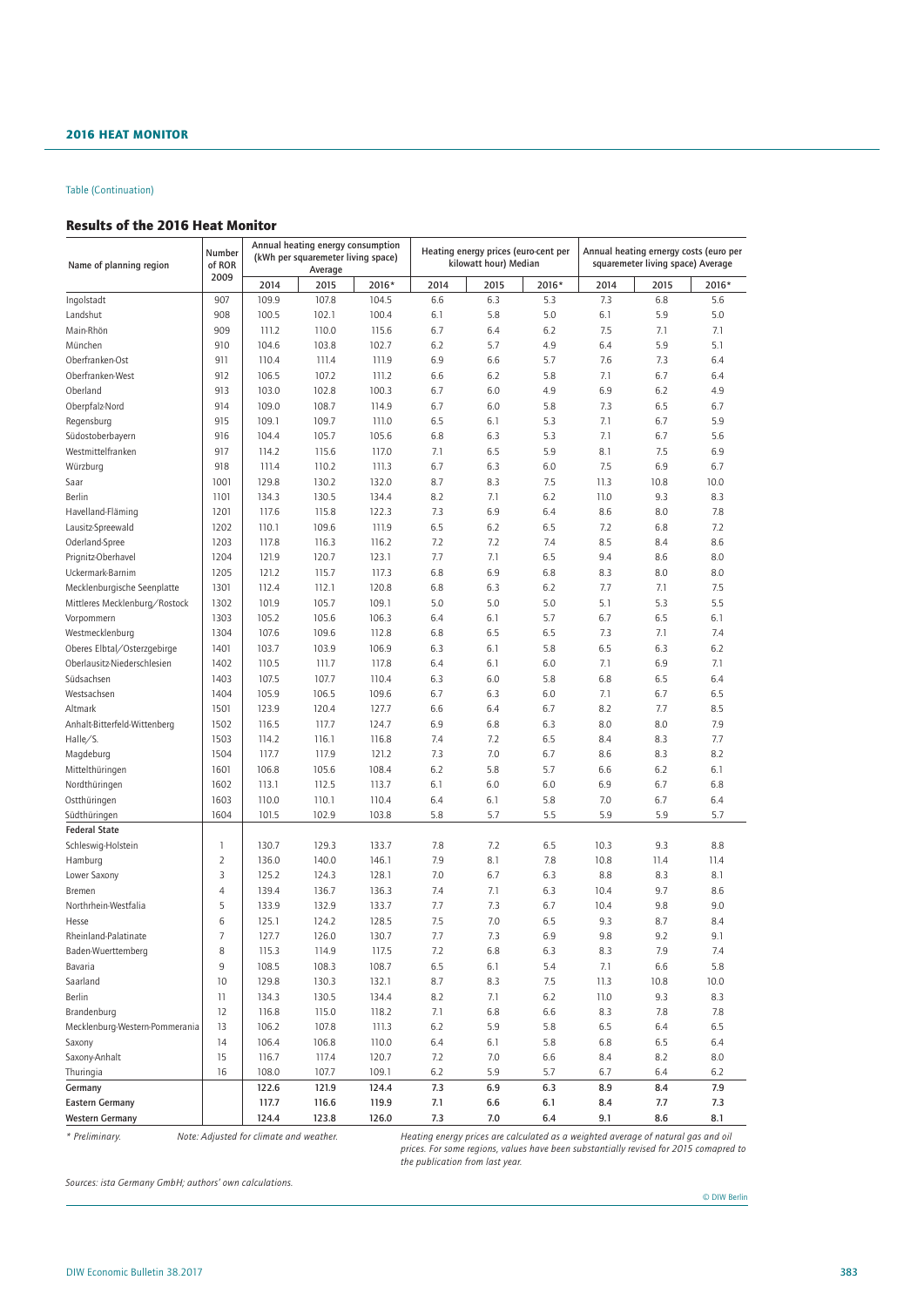#### Figure 5

### Net rent and monthly heating costs

Costs in euro for an average flat



*Source: ista Germany GmbH; Federal Statistical Office; authors' own calculations.*

© DIW Berlin 2017

The "second rent" has declined substantially over the past years.

decreased markedly thanks to the significant drop in energy prices. On average, households had to pay about six percent less for heating in the 2016 heating period than they did one year prior (see Figure 4). In comparison to 2013, they experienced cumulative relief of 20 percent.

Overall, monthly heating costs in 2016 accounted for just under ten percent of the average rent minus heating costs, which was 475 euros for an apartment measuring 71 square meters.<sup>9</sup> The average heating costs were around 47 euros per month (see Figure 5). The annual average heating costs were equal to more than rent for a 13th month. This "second rent" is a significant burden for household budgets.

However, the "second rent" that households pay is not nearly as high as it was just ten years ago. In 2008, heating costs were a good 16 percent of the average rent minus heating costs. Back then, households had to spend the equivalent of two months' rent to heat their apartments.

### Limited leeway for rent increase after energy-efficiency upgrades

In the debate surrounding the socially sustainable implementation of the energy transition, many argue that rent increases after comprehensive energy-efficiency upgrades should not exceed the savings on heating costs. However, the current options for raising rents are not oriented toward savings. Instead, a portion of the cost of upgrading can be passed onto tenants following the general method of modernization apportionment. The rule is that annual rent can increase to a maximum of 11 percent of modernization costs eligible for apportionment. In regions with tight housing markets, owners typically take full advantage of this option. Many reports state that increases in rent are significantly higher than the savings on energy costs.10

We used the numbers presented here as a starting point, assuming that a building would meet "passive house" standards after comprehensive upgrading, meaning that it would require very little energy for heating or cooling. In this scenario, the apportionable renovation costs for an average apartment of 71 square meters could not exceed 5,112 euros, or 72 euros per square meter. Establishing passive structure standards in an existing apartment building is a very ambitious plan to begin with, and that sum of money appears to be woefully inadequate. The financial incentive for comprehensive upgrading is limited if rental income cannot subsequently increase.

Obviously, modernization apportionment as an instrument for energy-efficiency upgrades is not particularly effective. The interests of tenants and investors can quickly diverge and result in conflict. The situation could be resolved using alternative financing models. For example, as part of energy savings performance contracts (ESPCs), investments in energy efficiency could be financed with the money saved without burdening tenants with any higher costs. This approach could be expanded to include entire city blocks in order to exceed critical project sizes, increase renovation projects' economies of scale, and reduce project risks.<sup>11</sup>

<sup>9</sup> The values are based on information from the German Federal Statistical Office. See German Federal Statistical Office and Berlin Social Science Center, "Wohnen," *Datenreport 2016: Sozialbericht für Deutschland* (2016): 259–274.

<sup>10</sup> See for example: "Mieterverein beklagt teure Modernisierung," (News article, *Süddeutsche Zeitung*, Munich, 2017). [\(available online,](http://www.sueddeutsche.de/geld/umlage-mieterverein-beklagt-teure-modernisierung-1.3630466) accessed September 5, 2017).

<sup>11</sup> ESPCs are models in which a service provider instead of the building owner invests in a building's energy efficiency or system technology. The owner and service provider conclude a contract that ideally is designed to keep tenants' energy costs constant or lower than they were before the investment. The difference between payment and actual energy cost is the service provider's profit, which is usually limited to a period of 10 to 15 years. This refinances the investment without making tenants pay higher costs. For a detailed discussion, see Claus Michelsen, Karsten Neuhoff, and Anne Schopp, "Using Equity Capital to Unlock Investment in Building Energy Efficiency?" *DIW Economic Bulletin* no. 19 (2015): 259–265 [\(available online,](https://www.diw.de/documents/publikationen/73/diw_01.c.503894.de/diw_econ_bull_2015-19-1.pdf) accessed September 5, 2017) or Claus Michelsen, "Wärmemonitor 2015: mit der Erfahrung kommt der Sanierungser-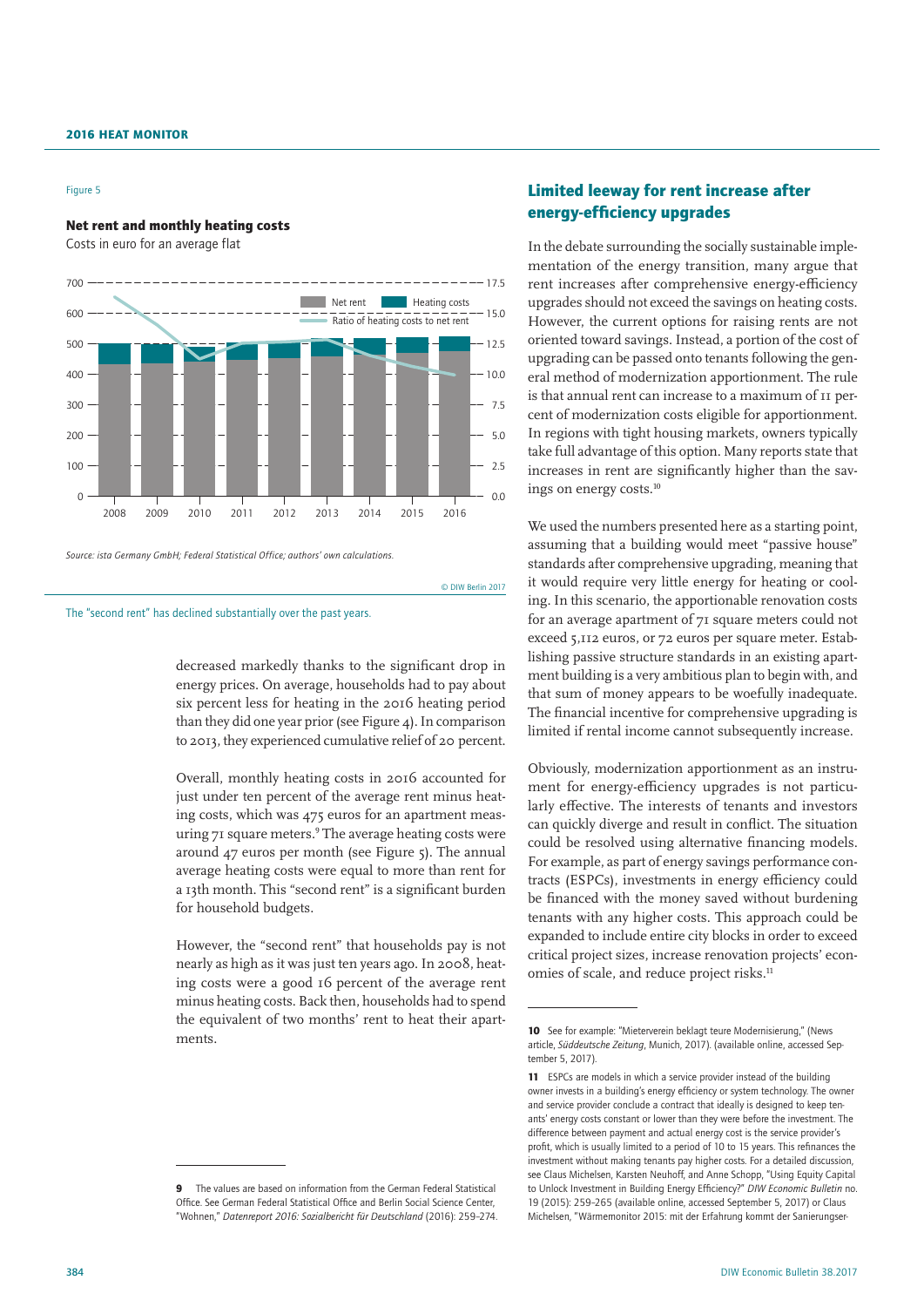### Conclusions

The success of the energy transition will primarily be achieved by improving the energy efficiency of the housing stock. The plan is to expend a total of 20 percent less energy on heating living space by 2020 than in baseline year 2008. The numbers presented here show that the current trend in heating energy consumption is lower than the level required to achieve the target. In the remaining four years until 2020, energy demand must fall by an additional ten percent. This appears to be unrealistic. At the same time, the trend of continuously decreasing energy demand remains unchanged.

Claus Michelsen is Research Associate at the Climate Policy and the Forecasting and Economic Policy Department at DIW Berlin | cmichelsen@diw.de

In the past 15 years, Germany has reduced the heating energy households require to heat living space by around 20 percent.

In the absence of that development, the "second rent," which is the basis for determining heating costs, would be much higher. In recent years, households have also benefited from the drop in heating energy prices. The overall situation has led to a cost burden on households that is only around two-thirds of what was expended on heating living space in 2008. Households can permanently plan to use the cost savings for other purposes. It would thus be wrong to reduce the efforts at increasing energy efficiency to short-term relief due to decreasing energy prices. Rather the focus should be on developing affordable solutions and alternative financing models that strike a balance between the interests of investors and tenants.

Nolan Ritter is Research Associate at the Climate Policy Departement at DIW Berlin | nritter@diw.de

#### JEL: R31, Q21, Q40

Keywords: apartment buildings, energy efficiency, residential heating energy demand

folg," *DIW Wochenbericht* no. 39 (2016): 880–890 ([available online](http://www.diw.de/documents/publikationen/73/diw_01.c.543290.de/16-39-3.pdf), accessed September 5, 2017).